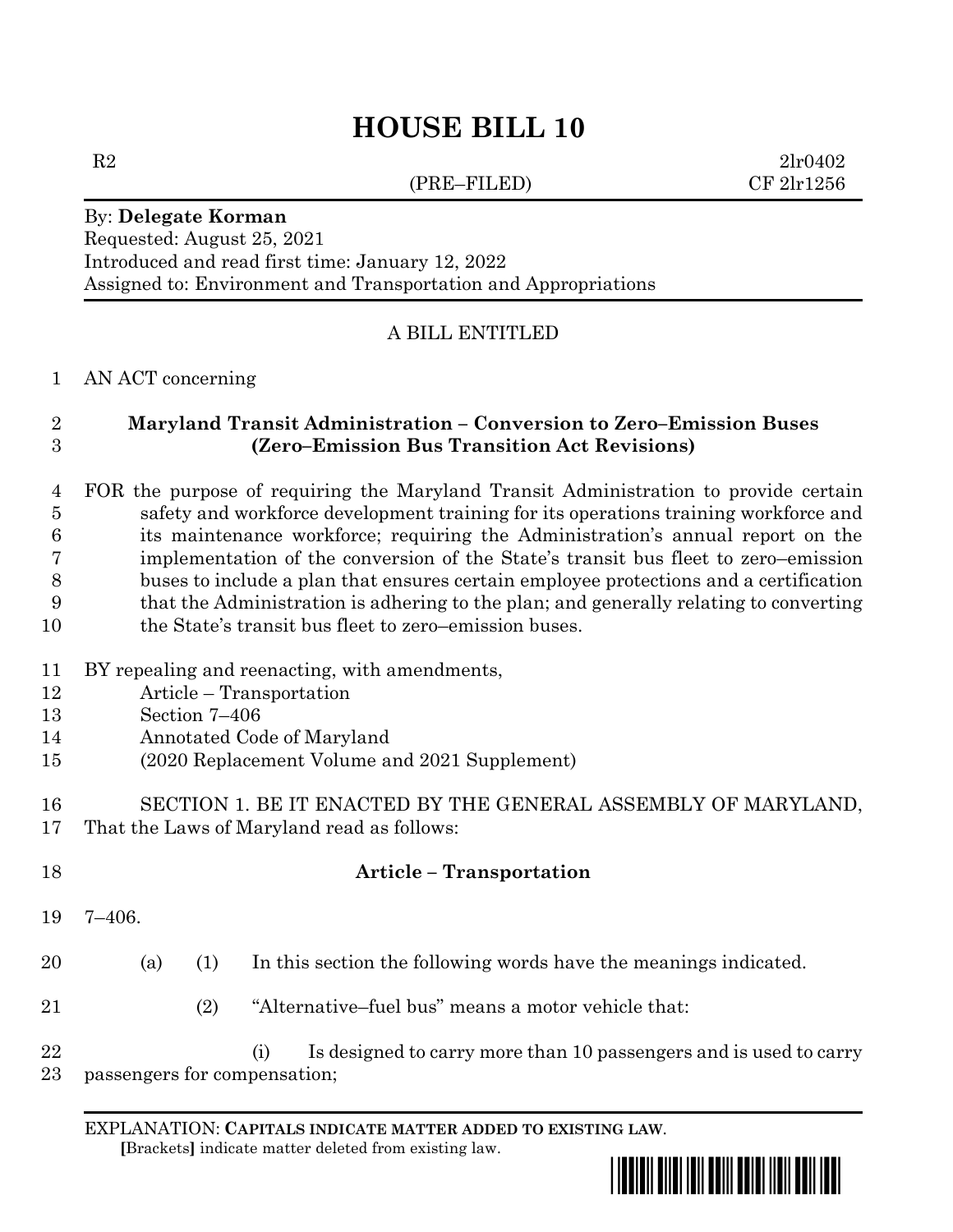1 (ii) Is not powered by diesel or gasoline; (iii) Provides greenhouse gas emissions reductions in comparison to an equivalent diesel–powered vehicle; and (iv) Is not a taxicab. (3) "Bus" has the meaning stated in § 11–105 of this article. (4) "Zero–emission bus" means a motor vehicle that is: (i) Designed to carry more than 10 passengers and is used to carry passengers for compensation; (ii) A zero–emission vehicle; and (iii) Not a taxicab. (5) "Zero–emission vehicle" means: (i) A fuel cell electric vehicle that: 13 1. Is a motor vehicle; 14 2. Is made by a manufacturer; 15 3. Is manufactured primarily for use on public streets, roads, and highways; 4. Has a maximum speed capability of at least 55 miles per hour; 5. Is powered entirely by electricity, produced by combining hydrogen and oxygen, that runs the motor; 6. Has an operating range of at least 100 miles; and 22 7. Produces only water vapor and heat as by–products; or 23 (ii) A plug-in electric drive vehicle that: 24 1. Is a motor vehicle: 25 2. Is made by a manufacturer; 3. Has a maximum speed capability of at least 55 miles per

**HOUSE BILL 10**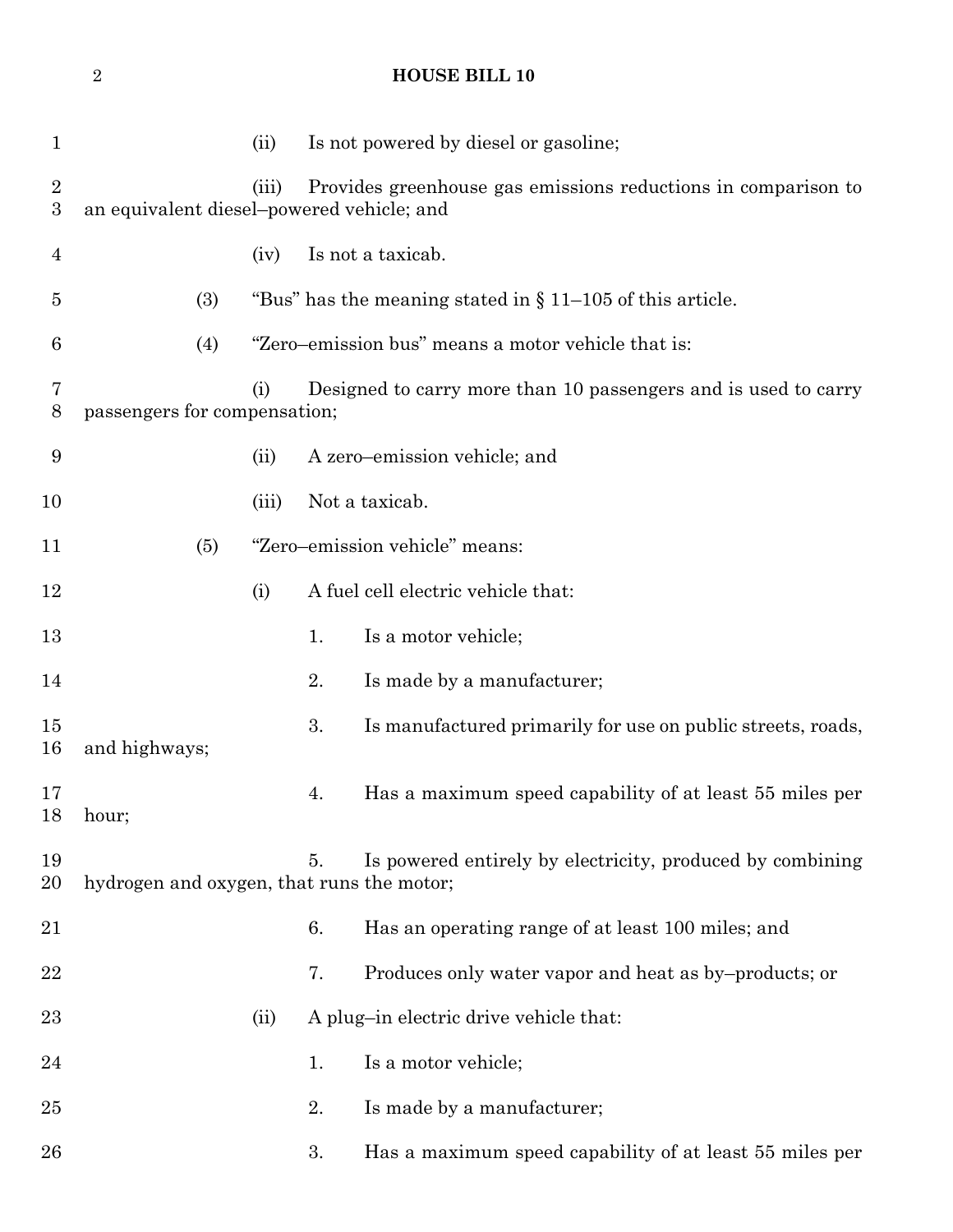### **HOUSE BILL 10** 3

| 1                                  | hour; and                                                                                                                                                                                                        |      |                                                                                                                                                                                                                                                    |  |  |  |
|------------------------------------|------------------------------------------------------------------------------------------------------------------------------------------------------------------------------------------------------------------|------|----------------------------------------------------------------------------------------------------------------------------------------------------------------------------------------------------------------------------------------------------|--|--|--|
| $\overline{2}$<br>$\boldsymbol{3}$ | from a battery that:                                                                                                                                                                                             | 4.   | Is propelled by an electric motor that draws electricity                                                                                                                                                                                           |  |  |  |
| $\overline{4}$                     |                                                                                                                                                                                                                  | Α.   | Has a capacity of not less than 4 kilowatt-hours; and                                                                                                                                                                                              |  |  |  |
| $\overline{5}$<br>$\boldsymbol{6}$ | electricity.                                                                                                                                                                                                     | Β.   | Is capable of being recharged from an external source of                                                                                                                                                                                           |  |  |  |
| 7                                  | (b)<br>(1)                                                                                                                                                                                                       |      | This section applies to the Administration's State transit bus fleet.                                                                                                                                                                              |  |  |  |
| 8<br>9                             | (2)<br>transit system.                                                                                                                                                                                           |      | This section does not apply to a bus that is part of a locally operated                                                                                                                                                                            |  |  |  |
| 10<br>11<br>12                     | (1)<br>$\left( \mathrm{c} \right)$                                                                                                                                                                               |      | Except as provided in paragraph (2) of this subsection, beginning in<br>fiscal year 2023, the Administration may not enter into a contract to purchase buses for the<br>Administration's State transit bus fleet that are not zero-emission buses. |  |  |  |
| 13<br>14<br>15                     | If the Administration determines that no available zero–emission bus<br>(2)<br>meets the performance requirements for a particular use, the Administration may purchase<br>an alternative–fuel bus for that use. |      |                                                                                                                                                                                                                                                    |  |  |  |
| 16<br>17                           | (3)                                                                                                                                                                                                              |      | The full cost of zero–emission and alternative–fuel buses purchased<br>under this subsection shall be paid from the Transportation Trust Fund.                                                                                                     |  |  |  |
| 18<br>19                           | (d)<br>THE ADMINISTRATION SHALL PROVIDE SAFETY AND WORKFORCE<br>(1)<br>DEVELOPMENT TRAINING FOR ITS:                                                                                                             |      |                                                                                                                                                                                                                                                    |  |  |  |
| 20                                 |                                                                                                                                                                                                                  | (I)  | <b>OPERATIONS TRAINING WORKFORCE; AND</b>                                                                                                                                                                                                          |  |  |  |
| 21<br>22                           |                                                                                                                                                                                                                  | (II) | MAINTENANCE WORKFORCE IN A MANNER THAT ENABLES<br>THE MAINTENANCE WORKFORCE TO SAFELY REPAIR AND MAINTAIN:                                                                                                                                         |  |  |  |
| 23                                 |                                                                                                                                                                                                                  | 1.   | THE ADMINISTRATION'S ZERO-EMISSION BUSES AND                                                                                                                                                                                                       |  |  |  |
| 24                                 | ALL THEIR COMPONENTS; AND                                                                                                                                                                                        |      |                                                                                                                                                                                                                                                    |  |  |  |
| 25                                 |                                                                                                                                                                                                                  | 2.   | THE<br>CHARGING INFRASTRUCTURE FOR<br><b>THE</b>                                                                                                                                                                                                   |  |  |  |
| 26                                 | ZERO-EMISSION BUSES.                                                                                                                                                                                             |      |                                                                                                                                                                                                                                                    |  |  |  |
| 27                                 | (2)                                                                                                                                                                                                              |      | THE TRAINING REQUIRED UNDER PARAGRAPH (1) OF THIS                                                                                                                                                                                                  |  |  |  |
| 28                                 |                                                                                                                                                                                                                  |      | SUBSECTION SHALL INCLUDE REGISTERED APPRENTICESHIPS AND OTHER                                                                                                                                                                                      |  |  |  |
| 29<br>30                           |                                                                                                                                                                                                                  |      | LABOR-MANAGEMENT TRAINING PROGRAMS TO ADDRESS THE IMPACT OF THE<br>TRANSITION TO ZERO-EMISSION BUSES ON THE ADMINISTRATION'S WORKFORCE.                                                                                                            |  |  |  |
|                                    |                                                                                                                                                                                                                  |      |                                                                                                                                                                                                                                                    |  |  |  |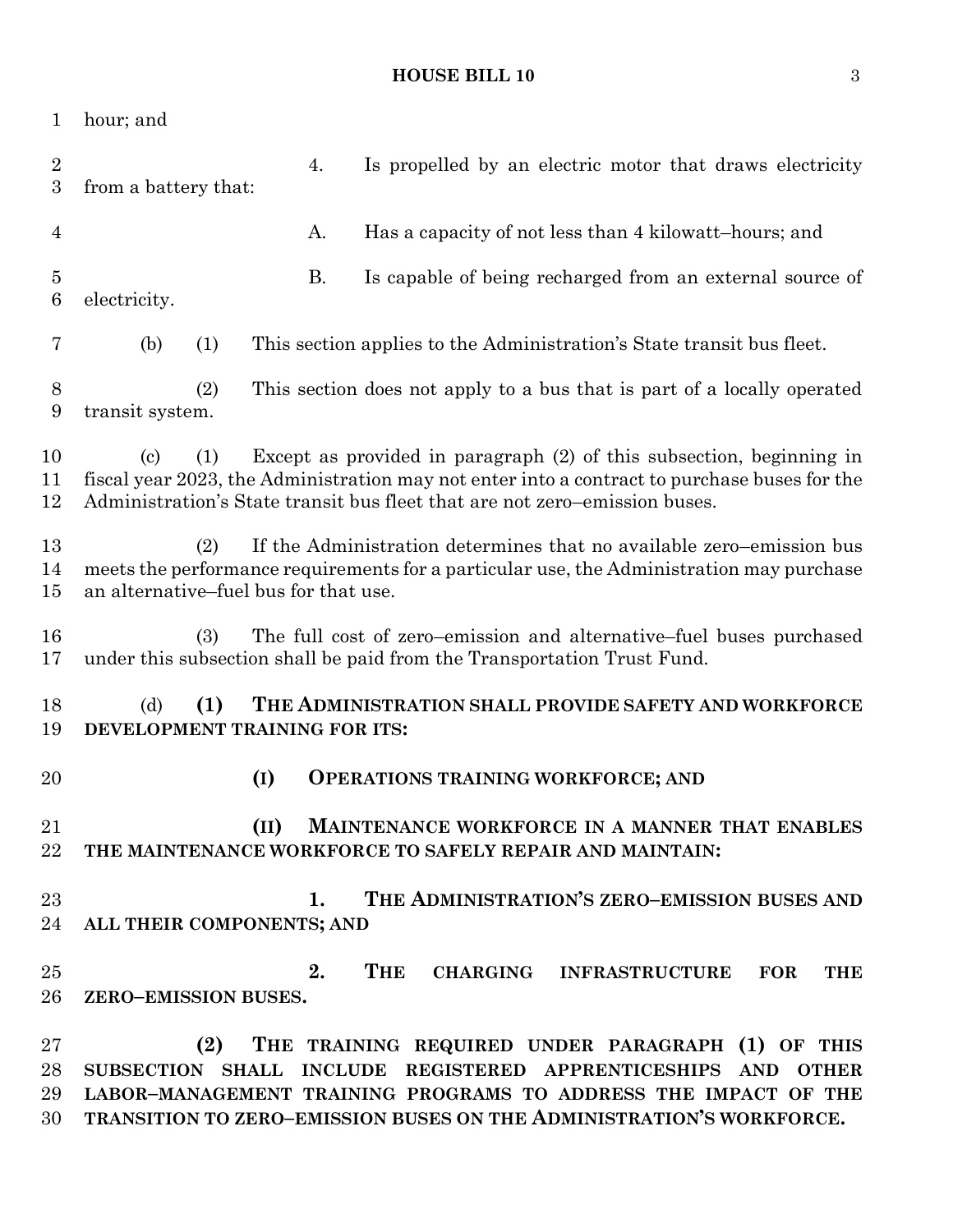#### **HOUSE BILL 10**

 **(E)** The Administration shall ensure the development of charging infrastructure to support the operation of zero–emission buses in the State transit bus fleet.

 **[**(e)**] (F)** (1) On or before January 1, 2022, and each January 1 thereafter, the Administration shall, in accordance with § 2–1257 of the State Government Article, submit a report to the Senate Budget and Taxation Committee, the Senate Education, Health, and Environmental Affairs Committee, the House Appropriations Committee, and the House Environment and Transportation Committee on the implementation of this section.

- 
- (2) The annual report shall include:

 (i) A schedule for converting the Administration's State transit bus fleet to zero–emission buses;

 (ii) An evaluation of the charging infrastructure needed for the Administration to create and maintain a State transit bus fleet of zero–emission buses;

- 
- (iii) A plan for **[**transitioning**]:**

 **1. TRANSITIONING** any State employees adversely affected by the conversion from a diesel–powered State transit bus fleet to a zero–emission State transit bus fleet to similar or other employment within the Administration or Department that has commensurate seniority, pay, and benefits;

 **2. ENSURING THAT NO DUTIES OR FUNCTIONS OF STATE EMPLOYEES ARE TRANSFERRED TO A CONTRACTING ENTITY AS A RESULT OF THE CONVERSION FROM A DIESEL–POWERED STATE TRANSIT BUS FLEET TO A ZERO–EMISSION STATE TRANSIT BUS FLEET; AND**

 **3. ENSURING THAT ANY ENTITY OTHER THAN THE ADMINISTRATION THAT OPERATES OR MAINTAINS ZERO–EMISSION BUSES ON BEHALF OF THE ADMINISTRATION PROVIDES EMPLOYEE PROTECTIONS EQUIVALENT TO THE PROTECTIONS REQUIRED BY THE PLAN;**

### **(IV) A CERTIFICATION THAT THE ADMINISTRATION IS ADHERING TO THE PLAN REQUIRED UNDER ITEM (III) OF THIS PARAGRAPH;**

 **[**(iv)**] (V)** In coordination with other appropriate State agencies, an estimate of the reduction in the amount of carbon dioxide emissions, measured in pounds, that will be obtained through the use of zero–emission buses each year until the State transit bus fleet is converted to zero–emission buses; and

- **[**(v)**] (VI)** A financial analysis:
- 
- 1. Of the projected cost of purchasing, maintaining, and